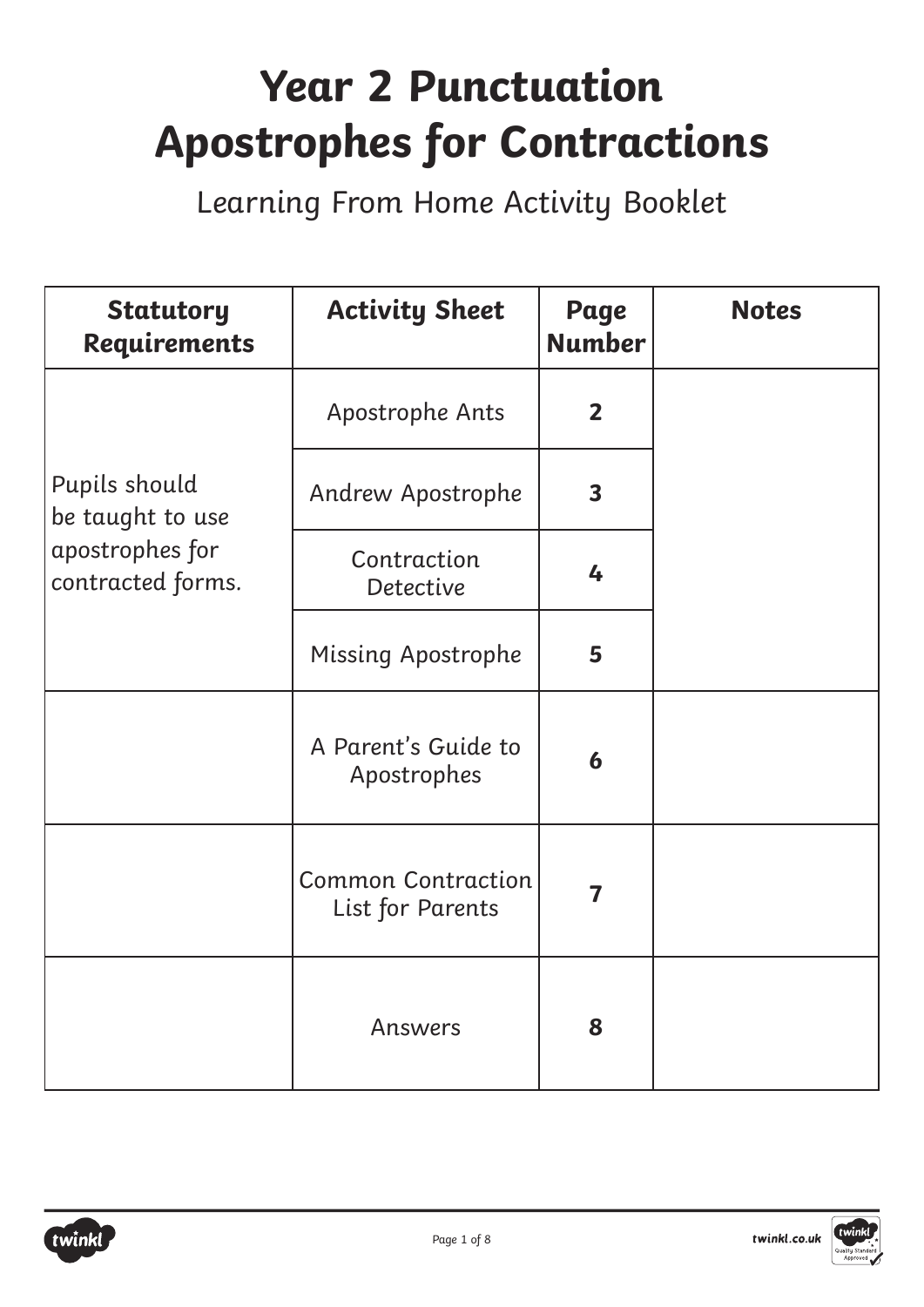## **Apostrophe Ants**

Match the correct contracted form with the expanded form.

Oh no! The apostrophe ants have left the ant hill to find food but they have forgotten which items they have to collect. Help the apostrophe ants find their way to the correct food item by matching the words on the ants to the expanded form on the food.

Draw a line to match the ant to the food item. One has been done for you.







twinkl.co.uk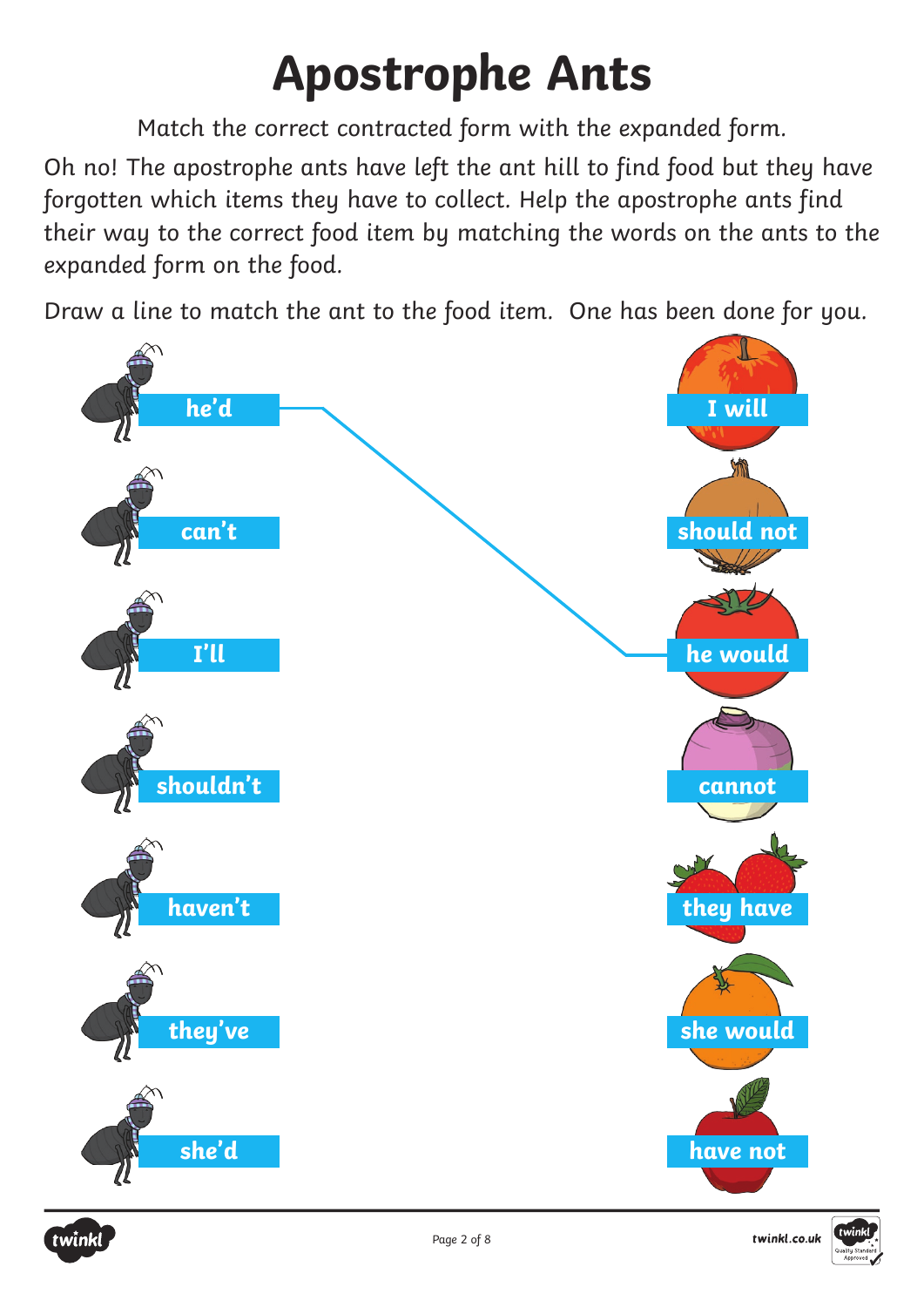# **Andrew Apostrophe**

Write the contracted and expanded form.



Andrew Apostrophe has been set some homework by his teacher. However, he is finding the work a little tricky. Please help him complete the following questions by writing the correct answer in the space provided.

### **Write the contraction:**

| I will    | would have |  |
|-----------|------------|--|
| they have | does not   |  |
| he is     | it is      |  |
| you are   | we are     |  |
| do not    |            |  |

## **Write the expanded form:**

| don't  | he's    |  |
|--------|---------|--|
| what's | where's |  |
| we're  | you'll  |  |
| can't  | I'd     |  |

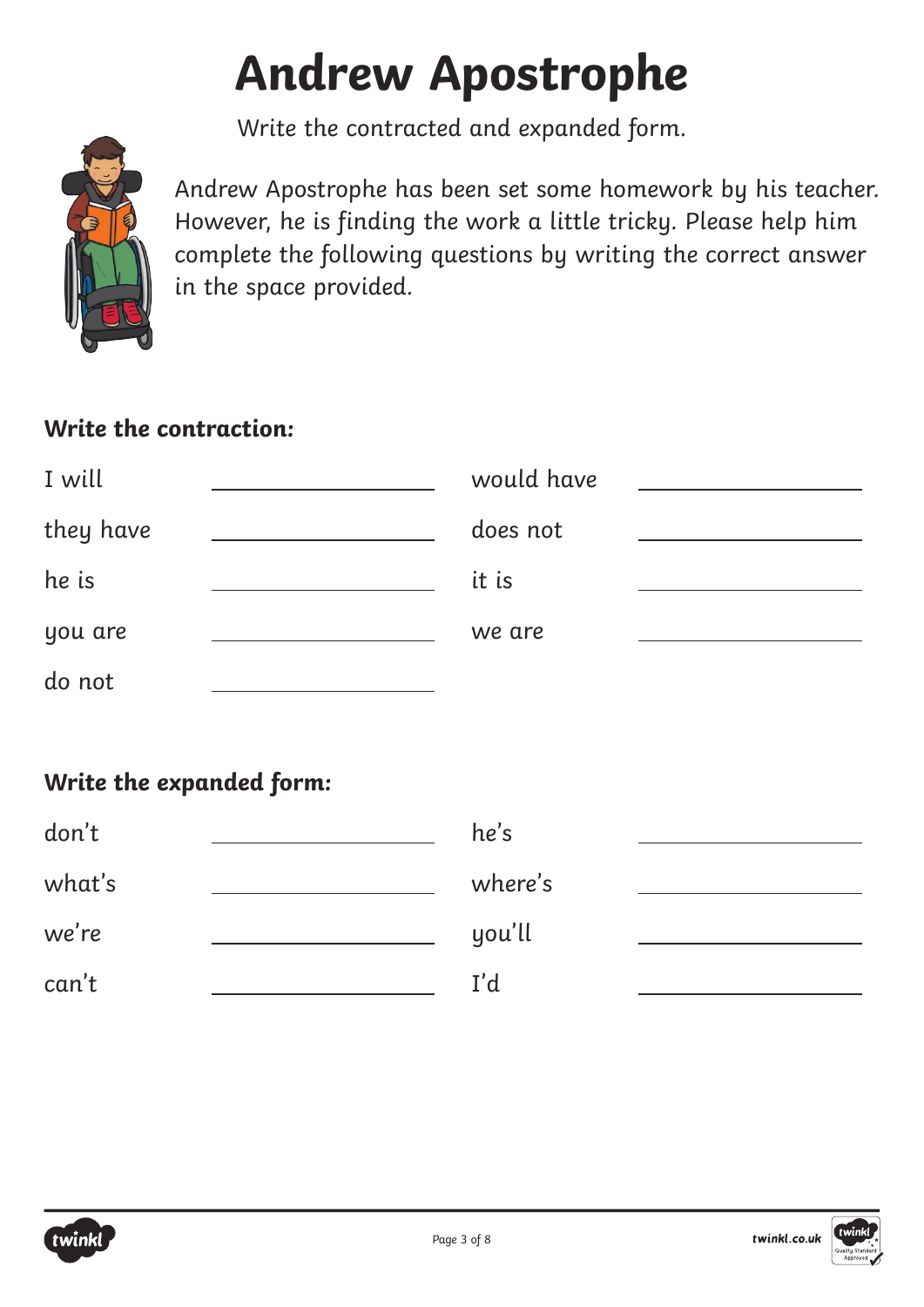## **Contraction Detective**

Write the contracted form of the words.



 $\overline{a}$ 

 $\overline{a}$ 

 $\overline{a}$ 

 $\overline{a}$ 

 $\overline{a}$ 

 $\overline{a}$ 

 $\overline{a}$ 

Detective Dog is looking for words that can be contracted in the following sentences. Help him to find them by writing each sentence out again with the contracted word form.

For example:

**Expanded form:** In the morning, **they will** be going on holiday.

**Contracted form:** In the morning, **they'll** be going on holiday.

1. Later, we are going to the park.

2. Lucy was amazed! She had never been to such a fantastic place.

3. I have always wanted a pet dog.

4. Where is the party tomorrow afternoon?

5. John is very friendly and he is funny too.

6. It is very late so we will finish the game tomorrow.

7. In the cave, there is a mighty dragon.



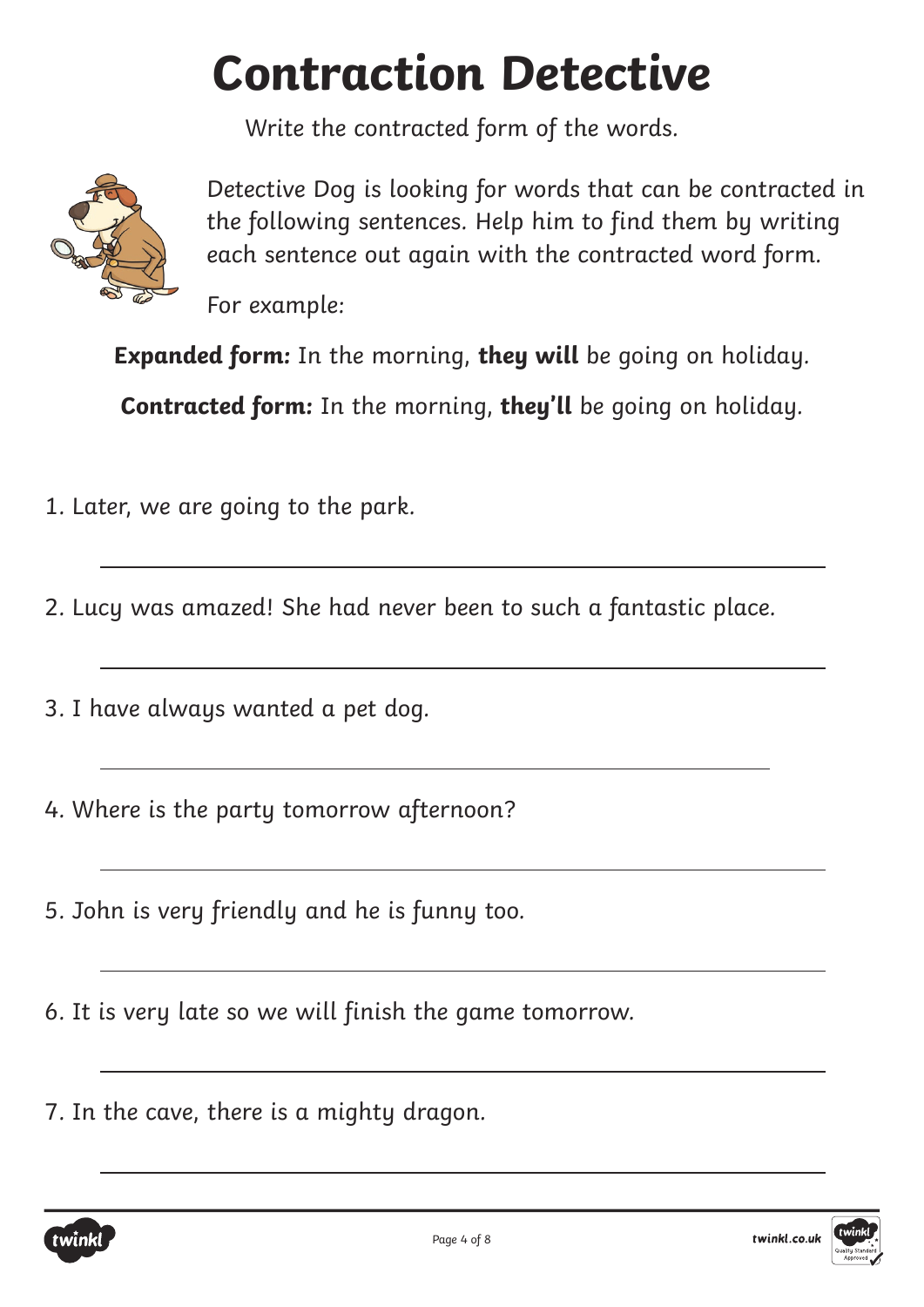# **Missing Apostrophe**

Add the apostrophe to contracted words.

Below are some sentences with contracted words. However, all the apostrophes are missing. Please add the apostrophe to each contracted word so that the sentences make sense.

1. Whats inside the box?

 $\overline{a}$ 

 $\overline{a}$ 

 $\overline{a}$ 

 $\overline{a}$ 

 $\overline{a}$ 

 $\overline{a}$ 

 $\overline{a}$ 

 $\overline{a}$ 

 $\overline{a}$ 

 $\overline{a}$ 

- 2. She wont be able to climb the mountain because its too big.
- 3. Were going to be late if we dont hurry.
- 4. The tiger is very big and shes very dangerous!
- 5. When youve taken your medicine, youll feel better.
- 6. Sarah was nervous because she hadnt been on an aeroplane before.
- 7. My parents are very caring and theyre kind.
- 8. Hes going outside because its hot inside.
- 9. Lets play football today.
- 10. I wont stay up too late because its a school night.



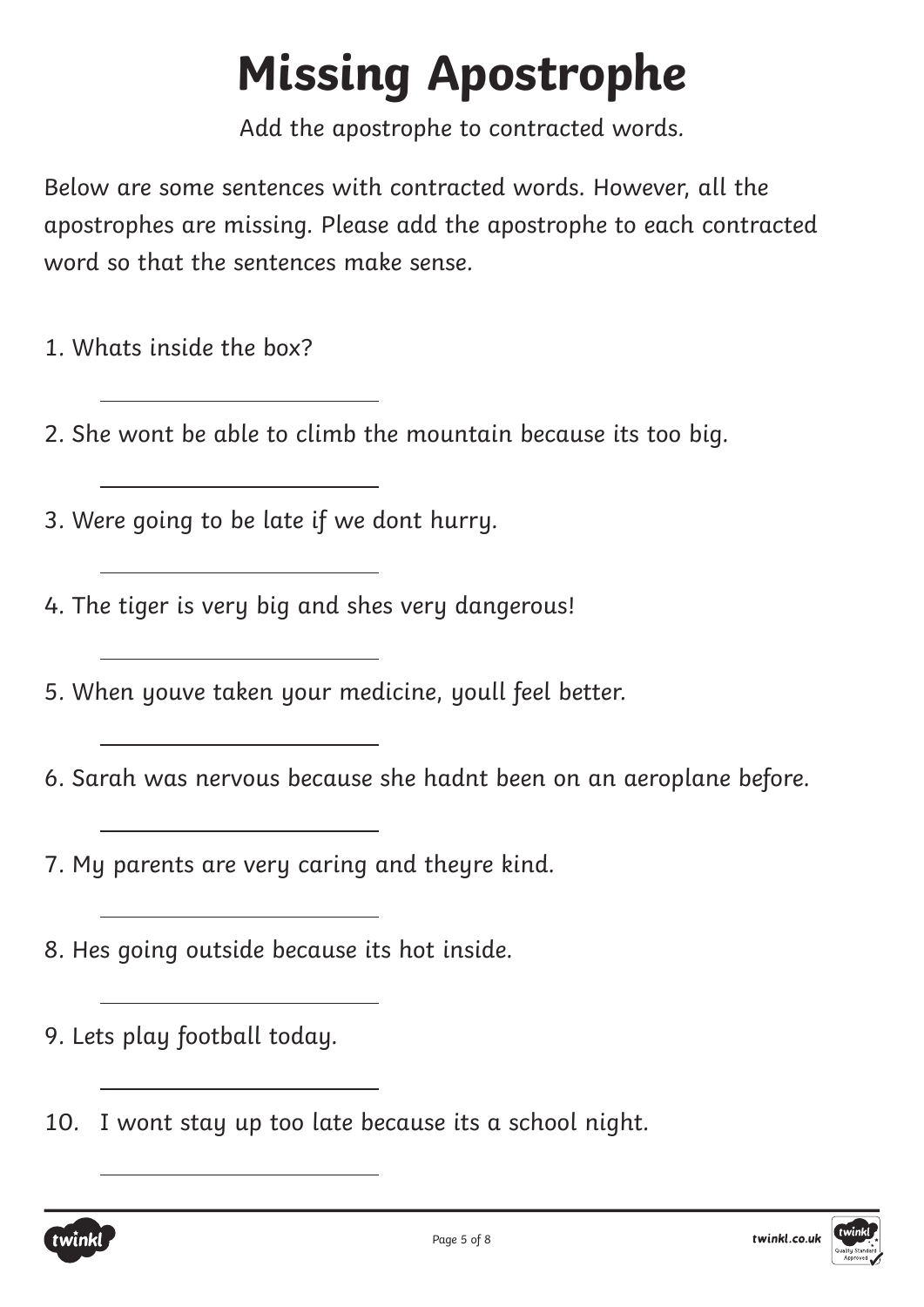## **A Parent's Guide to Apostrophes**

In English writing, the apostrophe is used when writing contractions and for demonstrating possession. The activities in this booklet focus on using the apostrophe for contraction – when two words have been shortened and one or more letters have been omitted. For example:

They've is the contraction of they have.

In this example, they have has been contracted to make one word. The apostrophe demonstrates where letters have been omitted.

Note: When practising using apostrophes in contractions, please ensure that your child places the apostrophe in the correct position, i.e. exactly between the letters where the omission has occurred. For example, in the contraction he'd (he would or he had) the apostrophe falls between the 'e' and the 'd'. If the apostrophe is placed above the e or the d, this would be incorrect usage of the apostrophe.

| he'd | correct   |
|------|-----------|
| h'ed | incorrect |
| hed' | incorrect |



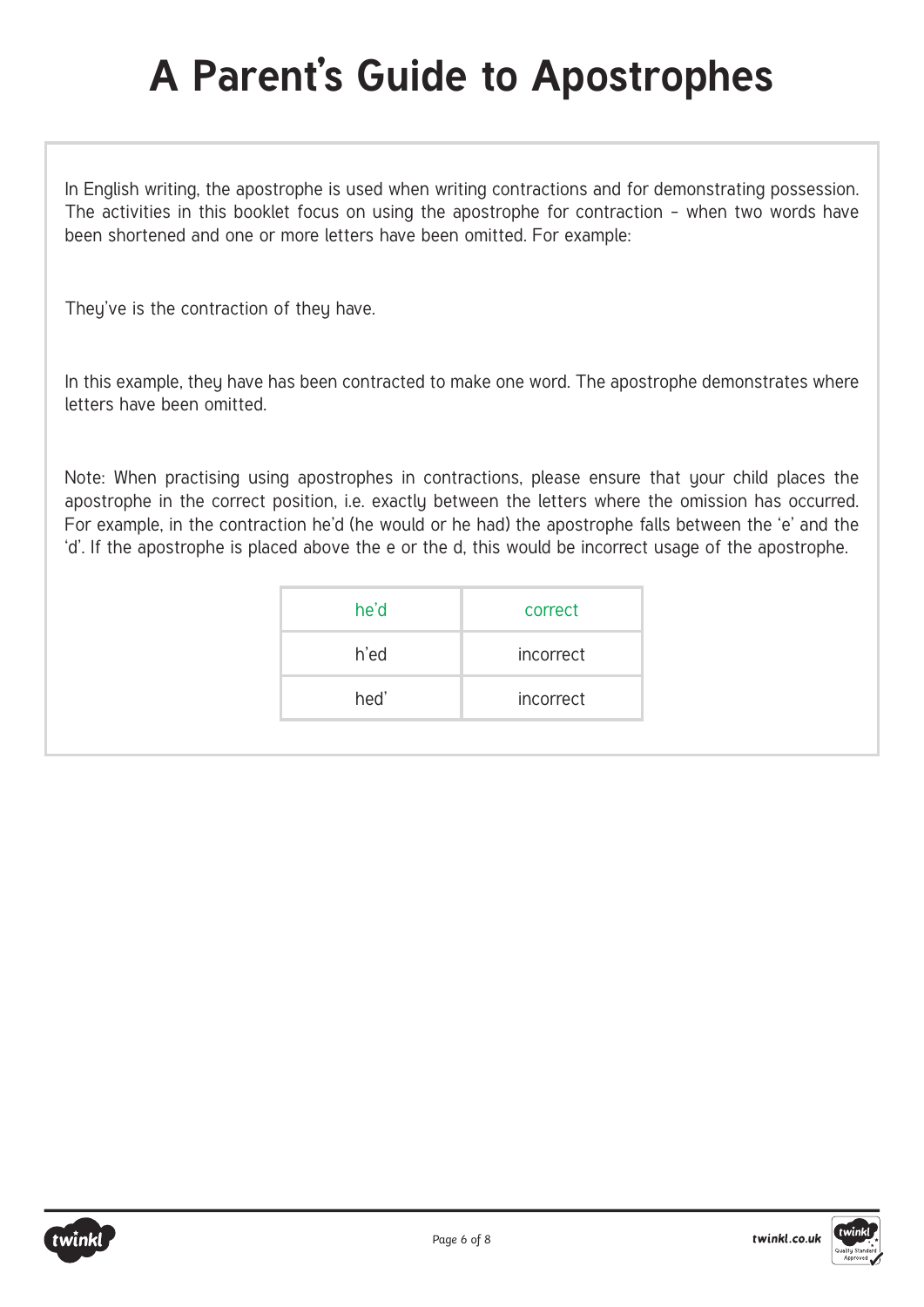Here is a list of common contracted words and their expanded forms. Please use this guide to help when practising how to spell contractions.

| shouldn't | $\equiv$        | should not      | isn't   | $\quad =$       | is not            |
|-----------|-----------------|-----------------|---------|-----------------|-------------------|
| aren't    | $=$             | are not         | wasn't  | $\quad =$       | was not           |
| wouldn't  | $\quad \  \  =$ | would not       | weren't | $=$             | were not          |
| couldn't  | $=$             | could not       | hasn't  | $=$             | has not           |
| doesn't   | $\quad =$       | does not        | hadn't  | $=$             | had not           |
| haven't   | $\quad \  \  =$ | have not        | don't   | $\quad =$       | do not            |
| they're   | $\quad =$       | they are        | mustn't | $=$             | must not          |
| they'll   | $=$             | they will       | who's   | $=$             | who is            |
| they've   | $=$             | they have       | what's  | $=$             | what is           |
| that's    | $\quad =$       | that is         | where's | $\equiv$        | where is          |
| can't     | $=$             | cannot          | won't   | $=$             | will not          |
| we're     | $=$             | we are          | she's   | $\equiv$        | she is or she has |
| we've     | $=$             | we have         | he's    | $=$             | he is or he has   |
| we'll     | $=$             | we will         | you'll  | $\quad \  \  =$ | you will          |
| ľl        | $=$             | I will          | you're  | $\quad \  \  =$ | you are           |
| l've      | $=$             | I have          | who'll  | $=$             | who will          |
| it's      | $=$             | it is or it has | didn't  | $\quad \  \  =$ | did not           |
|           |                 |                 |         |                 |                   |



twinkl.co.uk